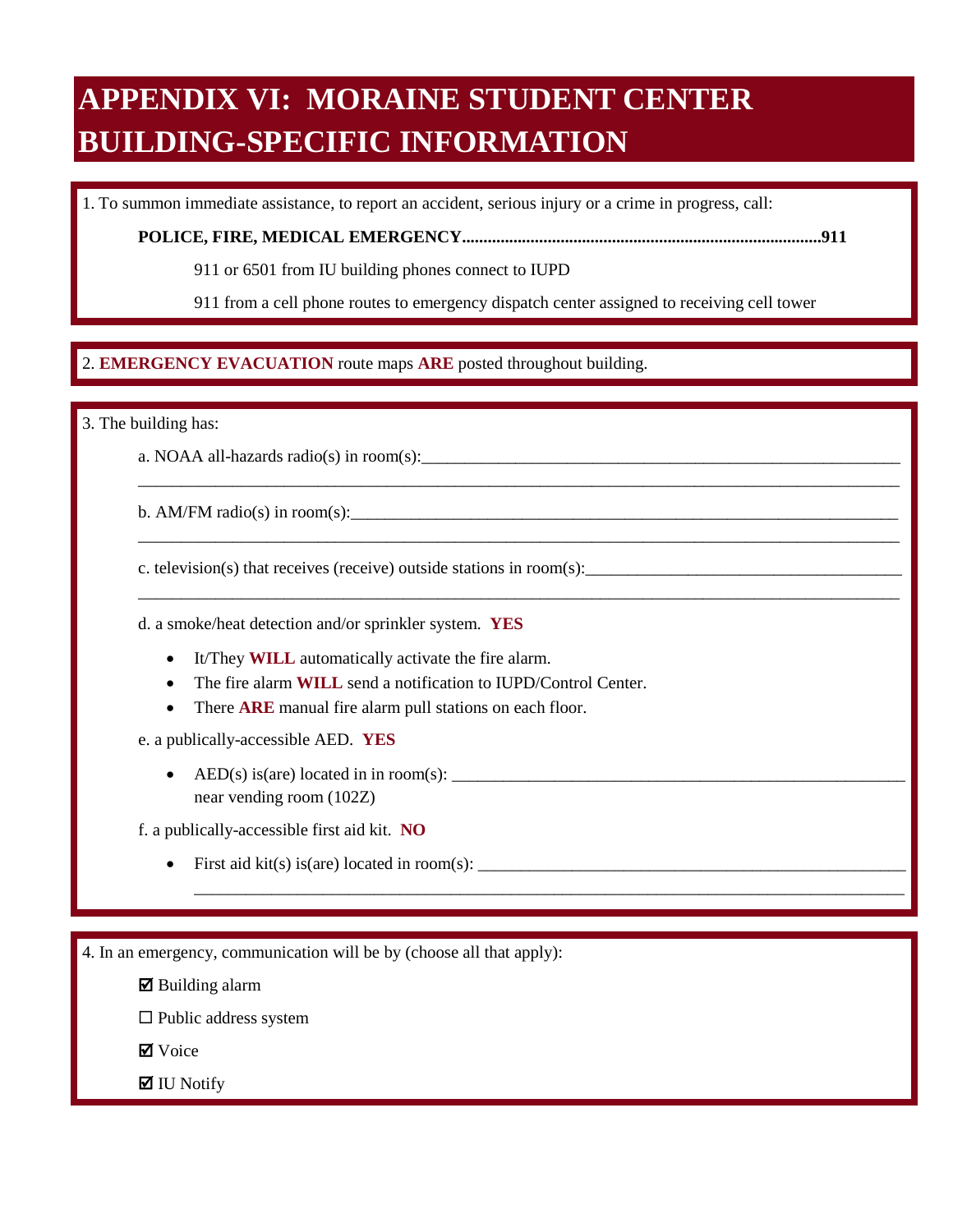## 5. **Emergency Control Committee Chairpersons** are:

| <b>NAME</b>           | <b>TITLE</b>                                     | <b>LOCATION</b> | <b>PHONE#</b> | <b>E-MAIL</b>    |
|-----------------------|--------------------------------------------------|-----------------|---------------|------------------|
| Wayne James           | <b>Chief of Police</b>                           | <b>MS116E</b>   | 219-980-7222  | wljames@iun.edu  |
| Kathryn<br>Manteuffel | University<br>Environmental<br>Health and Safety | <b>RH230</b>    | 219-981-4230  | kmanteuf@iun.edu |

## 6. **Emergency Control Committee Members** are:

| <b>NAME</b>           | <b>FLOOR</b><br><b>REPRESENTED</b> | <b>LOCATION</b> | <b>PHONE#</b> | <b>E-MAIL</b>    |
|-----------------------|------------------------------------|-----------------|---------------|------------------|
| <b>Sharese Dudley</b> |                                    | <b>MS101</b>    | 219-980-6791  | shaadudl@iun.edu |
| Miriam Williams       |                                    | <b>MS101</b>    | 219-980-6656  | mkw@ium.edu      |

7. When sheltering in place, emergency actions will be coordinated from the IUPD/control center. 7. When **sheltering in place,** emergency actions will be coordinated from the **IUPD/control center**.

 $\ddot{\phantom{0}}$  hallway, office or classroom). See EMERGENCY EVACUATION maps on the first floor. 8. In the event of a **tornado**, occupants will shelter on the first floor in an area without windows (such as a restroom, hallway, office or classroom). See EMERGENCY EVACUATION maps on the first floor. 8. In the event of a **tornado,** occupants will shelter on the first floor in an area without windows (such as a restroom,

 9. The procedure for **accounting for building occupants** during an evacuation is for supervisors to take a roll call of employees at the primary evacuation meeting area. Any employees missing or suspected of being trapped inside the building must be reported to Emergency Control Committee Members (clearly identified in yellow/lime green reflective vests).

10. During an emergency evacuation of the building, occupants should go to:

- a. The **primary evacuation meeting area,** which is in the courtyard—west of the building.
- b. During **inclement weather**, the meeting area is the Library Conference Center lobby (Please do not proceed to this location until roll call has been completed and you have been accounted for.).